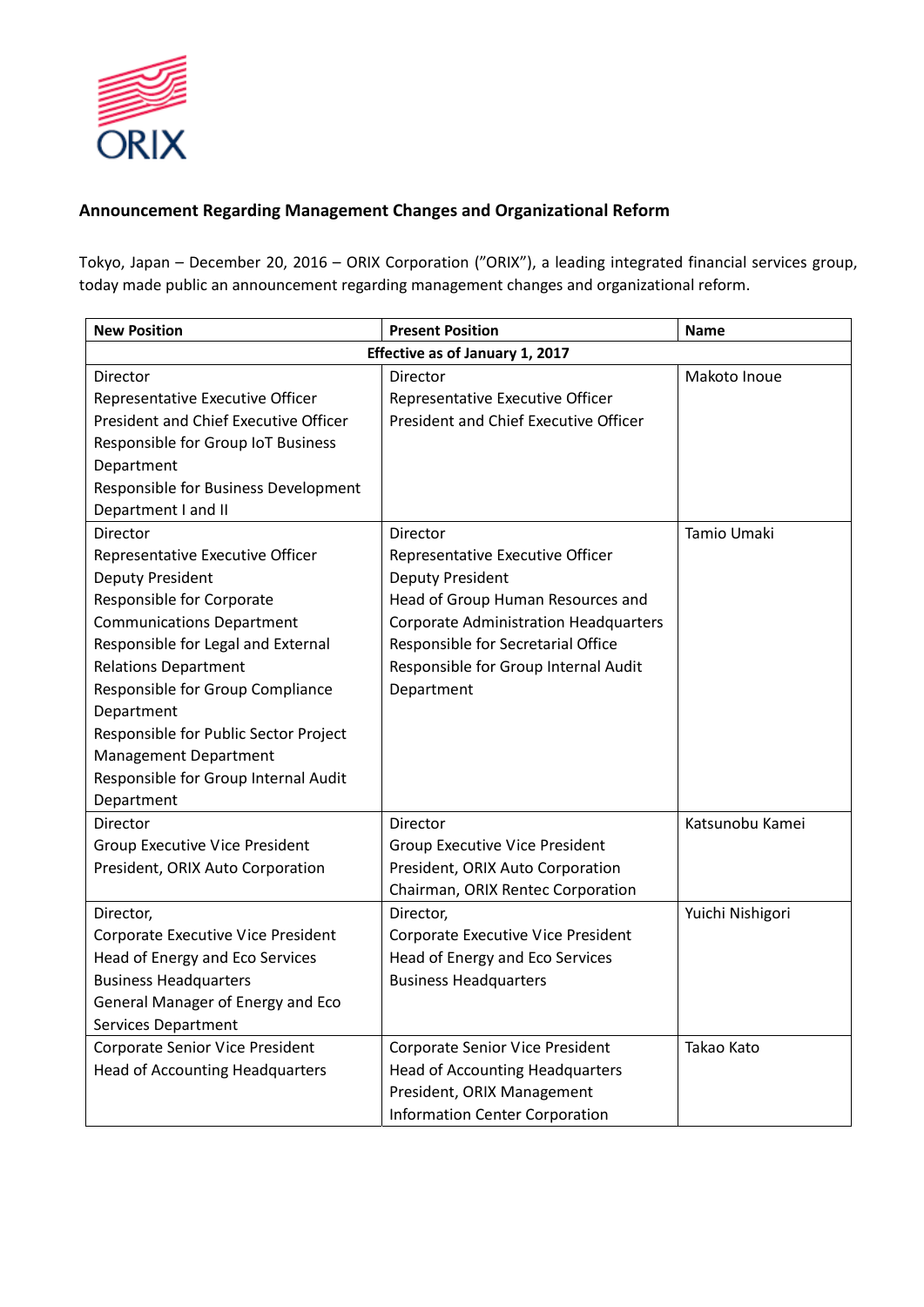| <b>New Position</b>                                                                                                                                                                                                                                             | <b>Present Position</b>                                                                                                                                                                                                                                                                                                                                             | <b>Name</b>                   |
|-----------------------------------------------------------------------------------------------------------------------------------------------------------------------------------------------------------------------------------------------------------------|---------------------------------------------------------------------------------------------------------------------------------------------------------------------------------------------------------------------------------------------------------------------------------------------------------------------------------------------------------------------|-------------------------------|
| Corporate Senior Vice President<br><b>Chief Information Officer</b><br>Responsible for IT Planning Office<br>Responsible for Group Administration<br>Center<br>President, ORIX Business Center<br>Okinawa Corporation<br><b>Corporate Senior Vice President</b> | Corporate Senior Vice President<br><b>Chief Information Officer</b><br>Head of OQL Business and Sales<br><b>Promotion Headquarters</b><br>Responsible for IT Planning Office<br>Responsible for Public Sector Project<br>Management Department<br>President, ORIX Business Center<br>Okinawa Corporation<br>Corporate Senior Vice President                         | Satoru Katahira<br>Shuji Irie |
| Head of Investment and Operation<br>Headquarters                                                                                                                                                                                                                | Head of Investment and Operation<br>Headquarters<br>Responsible for Concession Business<br><b>Development Department</b>                                                                                                                                                                                                                                            |                               |
| <b>Executive Officer</b><br>Head of Eastern Japan Sales<br>Headquarters                                                                                                                                                                                         | <b>Executive Officer</b><br>Head of Tokyo Sales Headquarters                                                                                                                                                                                                                                                                                                        | Satoru Matsuzaki              |
| <b>Executive Officer</b><br>Responsible for Robeco Group                                                                                                                                                                                                        | <b>Executive Officer</b><br>Responsible for Corporate<br><b>Communications Department</b><br>Responsible for Legal and External<br><b>Relations Department</b><br>Responsible for Group Compliance<br>Department<br>Responsible for Group IoT Business<br>Department<br>Responsible for Business Development<br>Department I and II<br>Responsible for Robeco Group | Masaaki Kawano                |
| <b>Executive Officer</b><br>Head of Western Japan Sales<br>Headquarters<br>Group Kansai Representative                                                                                                                                                          | <b>Executive Officer</b><br>Head of Kinki Sales Headquarters<br>Group Kansai Deputy Representative                                                                                                                                                                                                                                                                  | Shinichi Obara                |
| <b>Executive Officer</b><br>Responsible for Special Assignments                                                                                                                                                                                                 | <b>Executive Officer</b><br>Deputy Head of Risk Management<br>Headquarters                                                                                                                                                                                                                                                                                          | Shuichi Murakami              |
| <b>Executive Officer</b><br>Deputy Head of Treasury Headquarters<br><b>General Manager of Treasury</b><br>Department<br>President, ORIX Wholesale Securities<br>Corporation                                                                                     | Deputy Head of Treasury Headquarters<br><b>General Manager of Treasury</b><br>Department<br>President, ORIX Wholesale Securities<br>Corporation                                                                                                                                                                                                                     | Hitomaro Yano                 |
| <b>Executive Officer</b><br>Head of Real Estate Headquarters<br>Responsible for Finance and Investment<br>Department                                                                                                                                            | Deputy Head of Tokyo Sales<br>Headquarters                                                                                                                                                                                                                                                                                                                          | Toshinari Fukaya              |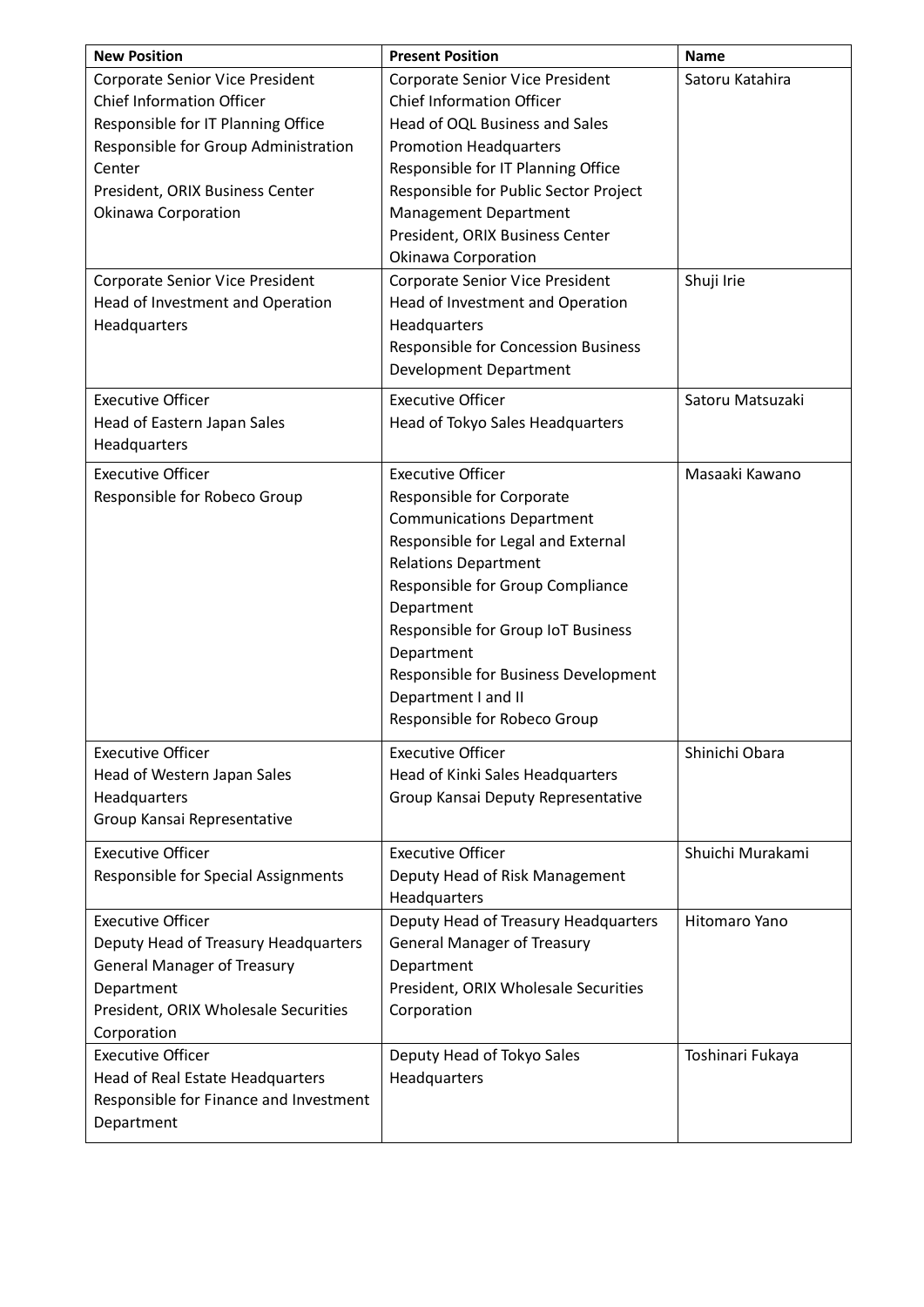| <b>New Position</b>                          | <b>Present Position</b>                    | <b>Name</b>           |
|----------------------------------------------|--------------------------------------------|-----------------------|
| <b>Executive Officer</b>                     | Deputy Head of Group Human                 | Yasuaki Mikami        |
| Head of Group Human Resources and            | Resources and Corporate Administration     |                       |
| <b>Corporate Administration Headquarters</b> | Headquarters                               |                       |
| Responsible for Secretarial Office           |                                            |                       |
| Group Executive                              | Special Assistant to Real Estate           | Toyonori Takahashi    |
| President, ORIX Real Estate Corporation      | Headquarters                               |                       |
| Chairman, ORIX Living Corporation            | <b>General Manager of Concession</b>       |                       |
|                                              | <b>Business Development Department</b>     |                       |
|                                              | Operating Officer, ORIX Real Estate        |                       |
|                                              | Corporation                                |                       |
| Retire*1                                     | Vice Chairman                              | Hiroaki Nishina       |
|                                              | Group Kansai Representative                |                       |
|                                              | Responsible for Real Estate Segment        |                       |
|                                              | Chairman, ORIX Real Estate Corporation     |                       |
|                                              | President, ORIX Baseball Club Co., Ltd.    |                       |
| Retire* <sup>2</sup>                         | <b>Corporate Senior Vice President</b>     | Tetsuo Matsumoto      |
|                                              | Head of Real Estate Headquarters           |                       |
|                                              | Responsible for Finance and Investment     |                       |
|                                              | Department                                 |                       |
|                                              | President, ORIX Real Estate Corporation    |                       |
| Retire*3                                     | <b>Executive Officer</b>                   | <b>Tetsuro Masuko</b> |
|                                              | <b>Head of District Sales Headquarters</b> |                       |
| Retire*4                                     | <b>Group Executive</b>                     | Yasuyuki Ijiri        |
|                                              | Deputy President, ORIX Auto                |                       |
|                                              | Corporation                                |                       |

 $*1$  Mr. Nishina will be appointed Advisor of ORIX on January 1, 2017 and he will continue his role as a President of ORIX Baseball Club Co., Ltd.

 $*$ <sup>2</sup> Mr. Matsumoto will be appointed Advisor of ORIX Real Estate Corporation on January 1, 2017.

\*3 Mr. Masuko will be appointed Executive Vice President of ORIX Bank Corporation on January 1, 2017.

\*4 Mr. Ijiri will be appointed President of ORIX Rentec Corporation on January 1, 2017.

## **Organizational Reform (Effective as of January 1, 2017)**

Tokyo Sales Headquarters, Kinki Sales Headquarters, District Sales Headquarters and OQL Business and Sales Promotion Headquarters will be realigned into Eastern Japan Sales Headquarters and Western Japan Sales Headquarters.

Concession Business Development Department will be incorporated into Investment and Operation Headquarters.

### **Contact Information:**

ORIX Corporation Corporate Planning Department Tel: +81‐3‐3435‐3121

#### **About ORIX:**

ORIX Corporation (TSE: 8591; NYSE: IX) is an opportunistic, diversified, innovation‐driven global powerhouse with a proven track record of profitability. Established in 1964, ORIX at present operates a diverse portfolio of businesses in the operations, financial services, and investment spaces. ORIX's highly complementary business activities span industries including: energy, private equity, infrastructure,